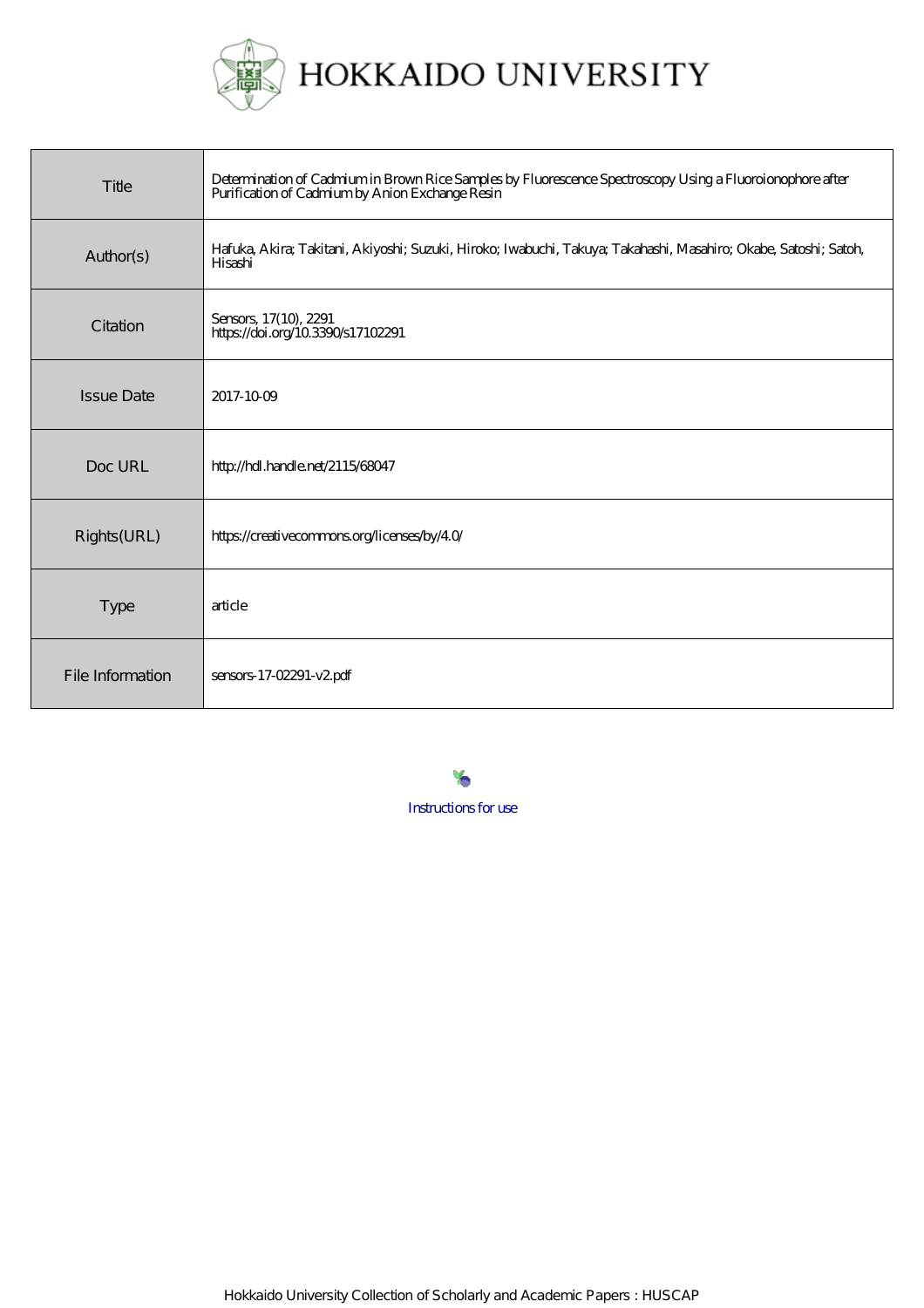

*Article*

# **Determination of Cadmium in Brown Rice Samples by Fluorescence Spectroscopy Using a Fluoroionophore after Purification of Cadmium by Anion Exchange Resin**

## **Akira Hafuka <sup>1</sup> , Akiyoshi Takitani <sup>2</sup> , Hiroko Suzuki <sup>3</sup> , Takuya Iwabuchi <sup>3</sup> , Masahiro Takahashi <sup>2</sup> , Satoshi Okabe <sup>2</sup> and Hisashi Satoh 2,\***

- $1$  Department of Integrated Science and Engineering for Sustainable Society,  $\,$ Faculty of Science and Engineering, Chuo University, Tokyo 112-8551, Japan; hafuka.14p@g.chuo-u.ac.jp
- <sup>2</sup> Division of Environmental Engineering, Faculty of Engineering, Hokkaido University, Sapporo 060-8628, Japan; aaa.aki.zzz@gmail.com (A.T.); m-takaha@eng.hokudai.ac.jp (M.T.); sokabe@eng.hokudai.ac.jp (S.O.)
- <sup>3</sup> Department of Research and Development, Metallogenics Co., Ltd., Chiba 260-0856, Japan; hsuzuki@ak-j.com (H.S.); tiwabuchi@ak-j.com (T.I.)
- **\*** Correspondence: qsatoh@eng.hokudai.ac.jp; Tel.: +81-11-706-6277

Received: 22 August 2017; Accepted: 7 October 2017; Published: 9 October 2017

**Abstract:** Simple analytical methods are needed for determining the cadmium (Cd) content of brown rice samples. In the present study, we developed a new analytical procedure consisting of the digestion of rice using HCl, Cd purification using anion exchange resin, and then determining the Cd content using fluorescence spectroscopy. Digestion with 0.1 M HCl for 10 min at room temperature was sufficient to extract Cd from the ground rice samples. The Cd in the extract was successfully purified in preference to other metals using Dowex 1X8 chloride form resin. Low concentrations of Cd in the eluate could be determined using fluorescence spectroscopy with a fluoroionophore. Overall, the actual limit of quantification value for the Cd content in rice was about 0.1 mg-Cd/kg-rice, which was sufficiently low compared with the regulatory value  $(0.4 \text{ mg-Cd/kg-rice})$  given by the Codex Alimentarius Commission. We analyzed authentic brown rice samples using our new analytical procedure and the results agreed well with those determined using inductively coupled plasma optical emission spectrometry (ICP-OES). Since the fluoroionophore recognized  $Zn^{2+}$  and  $Hg^{2+}$  as well as Cd<sup>2+</sup>, a sample containing high concentration of  $Zn^{2+}$  or  $Hg^{2+}$  might cause a false positive result.

**Keywords:** cadmium; rice; simple analytical method; fluorescence spectroscopy; pretreatment

## **1. Introduction**

In recent years, the contamination of agricultural land by heavy metals, such as cadmium (Cd) [\[1\]](#page-8-0), mercury [\[2\]](#page-8-1), chromium, copper (Cu), zinc (Zn) and lead [\[3\]](#page-8-2) has become a major problem worldwide. This has increased the risks to food safety and hence human health because heavy metals can easily be absorbed from the soil by agricultural crops and then transferred into the human body through consumption. Among the heavy metals contaminating agricultural crops, Cd in rice is a great problem, especially in Asian countries  $[1,4,5]$  $[1,4,5]$  $[1,4,5]$ . Compared with other agricultural crops, rice tends to accumulate Cd readily [\[6\]](#page-9-2) and thus can be a major source of dietary Cd intake for humans living in Asian countries where rice is a staple food [\[7\]](#page-9-3). Cd has toxic effects on humans leading to many serious diseases and some cancers [\[8\]](#page-9-4). In Japan, Itai-Itai disease occurred from the 1910s to the 1970s because rice, vegetables and drinking water had been contaminated with Cd [\[9\]](#page-9-5). Currently, China is also facing a

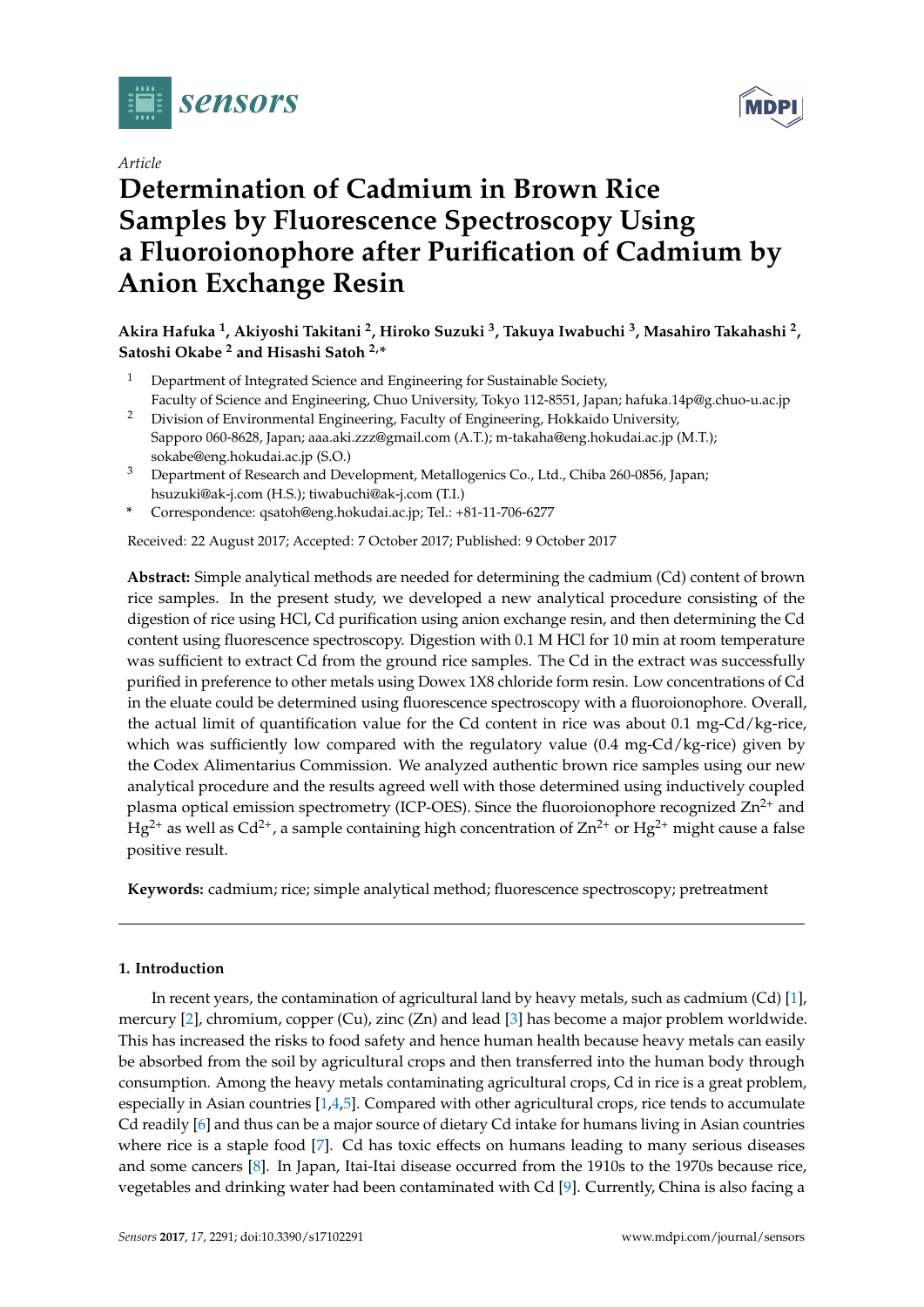similar situation [\[1\]](#page-8-0). In 2006, the Codex Alimentarius Commission set the international standard value of Cd contained in polished rice at 0.4 mg-Cd/kg-rice. Thus, a reliable method for determining the Cd content in rice samples has now become more important.

Currently, the most common analytical procedure for determining the Cd content of rice is a sample pretreatment followed by instrumental analysis using atomic absorption spectrometry (AAS), inductively coupled plasma optical emission spectrometry (ICP-OES), inductively coupled plasma mass spectroscopy (ICP-MS), atomic fluorescence spectrometry (AFS), or electrodes [\[10–](#page-9-6)[15\]](#page-9-7). Although their sensitivity is high, these methods are time-consuming and require expensive instruments and complex operations. In contrast, simple analytical methods, based on colorimetry, ultraviolet–visible spectroscopy, and immunoassay have recently been developed to determine Cd in rice samples [\[16–](#page-9-8)[18\]](#page-9-9). However, these methods lack a simple pretreatment, have low sensitivity, and are not yet adequate for application to real samples. Fluorescence spectroscopy is an alternative method which has attracted a great deal of attention because of its high sensitivity, simplicity, and versatile instrumentation [\[19\]](#page-9-10). Like the other simple methods mentioned above, determining Cd using fluorescence spectroscopy depends largely on the characteristics of the indicator used (e.g., a fluoroionophore)—its sensitivity, selectivity, photo-physical properties, and water solubility. Because no indicator has perfect selectivity towards the target analyte, samples must be purified before determining the Cd content. Zhang et al. have determined the  $Cd^{2+}$  content in rice samples using a solid phase extraction (SPE)-assisted fluorometric paper sensor [\[20\]](#page-9-11). They purified and preconcentrated the  $Cd^{2+}$  using SPE then determined its content using a fluoroionophore immobilized on the test paper. For this method, the limit of detection (LOD) was poor (56 µg-Cd/L-solution) and the digestion method used for pretreating the rice, consisting of microwave irradiation with mixed acid solution, was complicated. Therefore, we have proposed a new analytical procedure consisting of rice digestion, Cd purification, followed by Cd determination using fluorescence spectroscopy as a simple method of analysis for Cd in rice. In the present study, we aim to develop a simple digestion method using 0.1 M HCl, a Cd purification method using anion-exchange resin, then the ratiometric determination of Cd using fluorescence spectroscopy.

## **2. Materials and Methods**

## <span id="page-2-0"></span>*2.1. Standard Methods of Rice Digestion and Metal Determination*

Brown rice samples were obtained from rice farmers. The brown rice standard sample (NMIJ CRM 7531-a) was purchased from the National Metrology Institute of Japan (Tsukuba, Japan). Milli-Q water (18.2 MΩ·cm) was used in all experiments described below. Rice digestion and metal determination were conducted based on Japanese standard method (Japanese Ministry of Health). Briefly, a sample of ground rice (10 g) was added to 10.4 M of HNO<sub>3</sub> (50 mL) then the suspension was gently heated. The suspension was cooled to room temperature then concentrated  $H_2SO_4$  (2 mL) was added. The suspension was heated again until its color changed to light yellow or colorless. After cooling to room temperature, the solution was transferred to a volumetric flask (100 mL) and 0.1 M HNO<sub>3</sub> was made up to the mark. The concentrations of Cd, Zn, Cu and Iron (Fe) were determined using an ICP-OES instrument (ICPE-9000, Shimadzu Corporation, Kyoto, Japan).

## <span id="page-2-1"></span>*2.2. Hydrochloric Acid Digestion of Rice Samples*

Rice samples (20 g) were ground for 10 s using a laboratory-scale mill (Labo Milser LM-PLUS, Osaka Chemical Co., Ltd., Osaka, Japan). The sample powder was then added to 0.1 M HCl (80 mL) and the mixture stirred at room temperature for 10 min. Following centrifugation at 8000 g for 10 min, the supernatant was filtered through a 1.0-µm-pore-size cellulose ester membrane (A100A047A, Advantec Toyo Kaisha Ltd., Tokyo, Japan) to obtain the extract. The extract solution (9 mL) and concentrated  $HNO<sub>3</sub>$  (1 mL) were added in 10 mL-test tubes then ICP-OES measurements were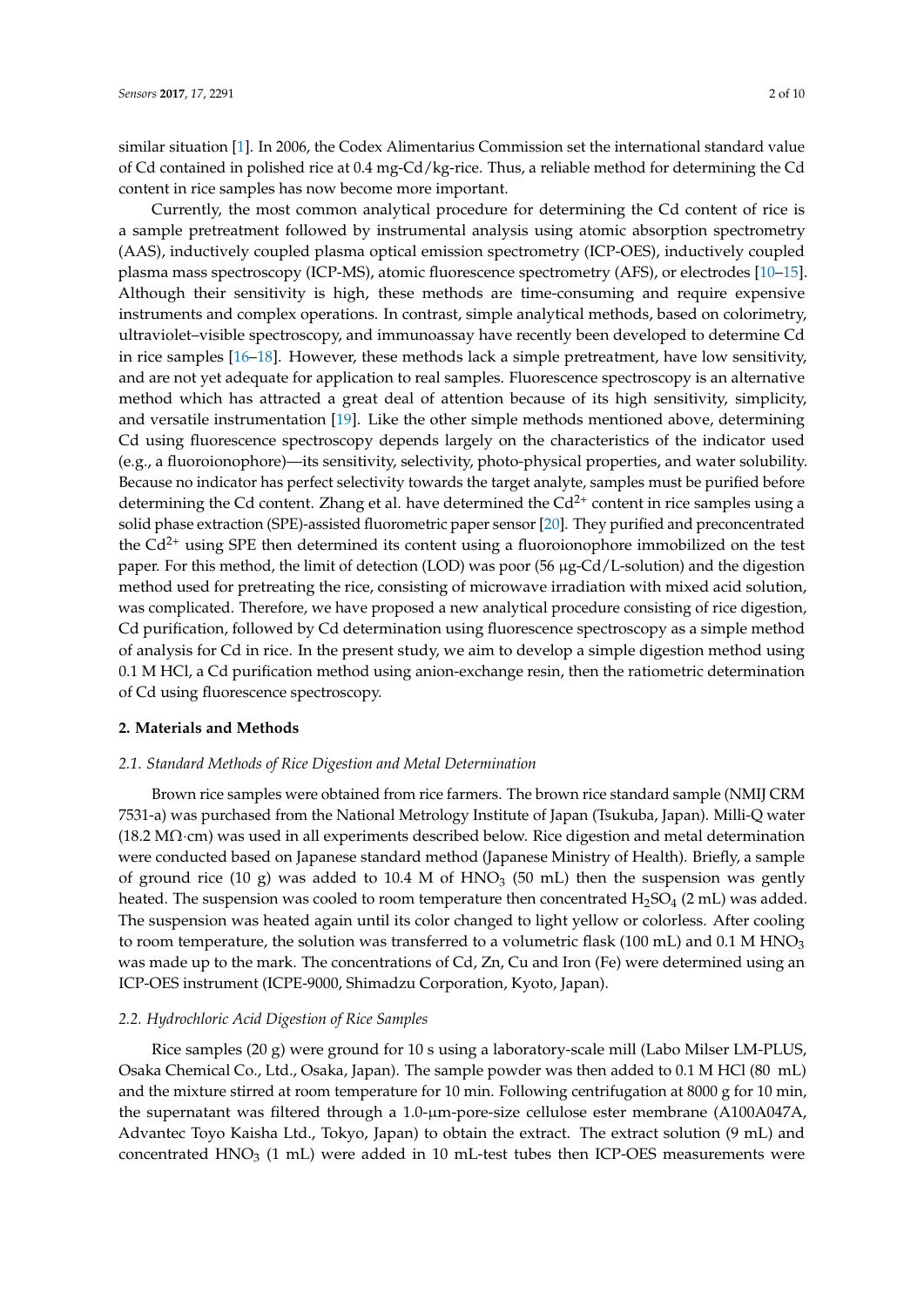conducted. The Cd concentration of the extract determined using ICP-OES was compared with that determined by the standard method to evaluate the extraction efficiency.

## *2.3. Purification of Cd by Anion-Exchange Resin*

We adopted the method by Kallmann et al. [\[21\]](#page-9-12) to purify Cd from other metals. It uses the difference in stability between the negatively-charged chloro-complex of Cd and other metals in a HCl solution (Cd chloro-complex is more stable than the chloro-complexes of other metals) and separates Cd from other metals using an anion-exchange resin.

Dowex 1X8 chloride form (44340, Sigma-Aldrich Japan K.K., Tokyo, Japan) was used as the anion-exchange resin. The resin was washed three times with Milli-Q water (10 times the volume of the resin) then soaked in Milli-Q water overnight. A disposable polypropylene column (5 mL; 29922, Thermo Fisher Scientific K.K., Yokohama, Japan) held the resin. The column was washed with Milli-Q water then filled with 10% ethanol to obtain the surface hydrophilicity of the column. A frit *Sensors* **2017**, *17*, 2291 3 of 9 was introduced at the bottom of the column then 0.5 mL of the prepared resin was added to give a column volume (CV) of 0.5 mL. Finally, the resin was capped with another frit then washed with Milli-Q water (20 mL) to remove the ethanol completely. The prepared columns were preserved at  $4 °C$  in a refrigerator before use.  $\mathcal{L}$  solution (Cd chlorocomplex is more stable than the chloro-complexes of other metals) and  $\mathcal{L}$ 

For the Cd purification process, water (2 mL) and 0.1 M HCl (5 mL) were passed through the column sequentially before adding the sample. The rice extract solution (40 mL = 80 CV) was passed through the column and the flow-through fraction was obtained. Then,  $0.1$  M HCl  $(40$  mL =  $80$  CV) was passed through the column to remove organic compounds and metals (except Cd) to obtain the washout fraction. Finally, water (30 mL =  $60$  CV) was passed through the column and the Cd was extracted in the elution fraction. The Cd, Zn, Cu, and Fe concentrations of the flow-through, washout and elution fractions were determined using ICP-OES to estimate the elution efficiency.  $\mu$ y before adding the sample. The fice extract solution (40 mL =  $\delta$  $\mathcal{C}$  water the surface hydrophilicity of the surface hydrophilicity of the column  $\mathcal{C}$  $M_{\text{max}}$  remarries (20 mL) to  $\sigma$  remove the ethanologic at  $\sigma$  columns were preserved at  $\sigma$ column sequential column sequential column solution (40 mL = 80 cV) was passed on the 80 cV extensive solution (40  $^{\circ}$ ) was passed on the 80 cV  $^{\circ}$ 

#### 2.4. Determination of Cd by Fluorescence Spectroscopy was however fraction. Finally, was passed through the column and through the  $\mathcal{L}$

The fluoroionophore, 2,2':6',2''-terpyridine-substituted BODIPY (BDP-TPY), designed in our laboratory, was synthesized according to a previously reported method [\[22\]](#page-9-13). The chemical structure of BDP-TPY is shown in Figure [1.](#page-3-0) Since 2,2':6',2"-terpyridine (TPY) acts as a heavy metal ion receptor, the fluorescence color of BDP-TPY changes upon binding of heavy metals to TPY [\[22\]](#page-9-13). A stock solution of BDP-TPY (2 µM) was prepared in acetonitrile. The test solutions were prepared by adding BDP-TPY stock solution (5 mL) to a volumetric flask (10 mL), followed by the elution fraction (4.5 mL) and 80 mM Tris buffer (0.5 mL, pH 10.2). The solutions were then transferred to quartz cells and the fluorescence spectra recorded by a spectrofluorometer (FP-6600, JASCO Corporation, Tokyo, Japan). The Cd concentrations of the elution fraction obtained were compared with those determined using ICP-OES.  $\frac{1}{2}$  in the changes apon binding of heavy filerals to 11 T [22].  $\pi$ ) to a volumetric hask (10 mL), followed by the elution fraction (4. by a spectrofluorometer (FP-6600, JASCO Corporation, Tokyo, determined using ICP-OES.



<span id="page-3-0"></span>**Figure 1.** Chemical structure of 2,2':6',2"-terpyridine-substituted BODIPY (BDP-TPY).

## *3.1. Acid Digestion of Rice Samples*  **3. Results and Discussion**

## 3.1. Acid Digestion of Rice Samples<sup>. Figure</sup> 2 shows the efficiency of extractional Code et al., **3.1.** Acid Digestion of Rice Samples

Rice samples require acid digestion before the metal contents can be determined. In the first step, we optimized the time for grinding the samples. Figure [2](#page-4-0) shows the efficiency of extracting Cd from a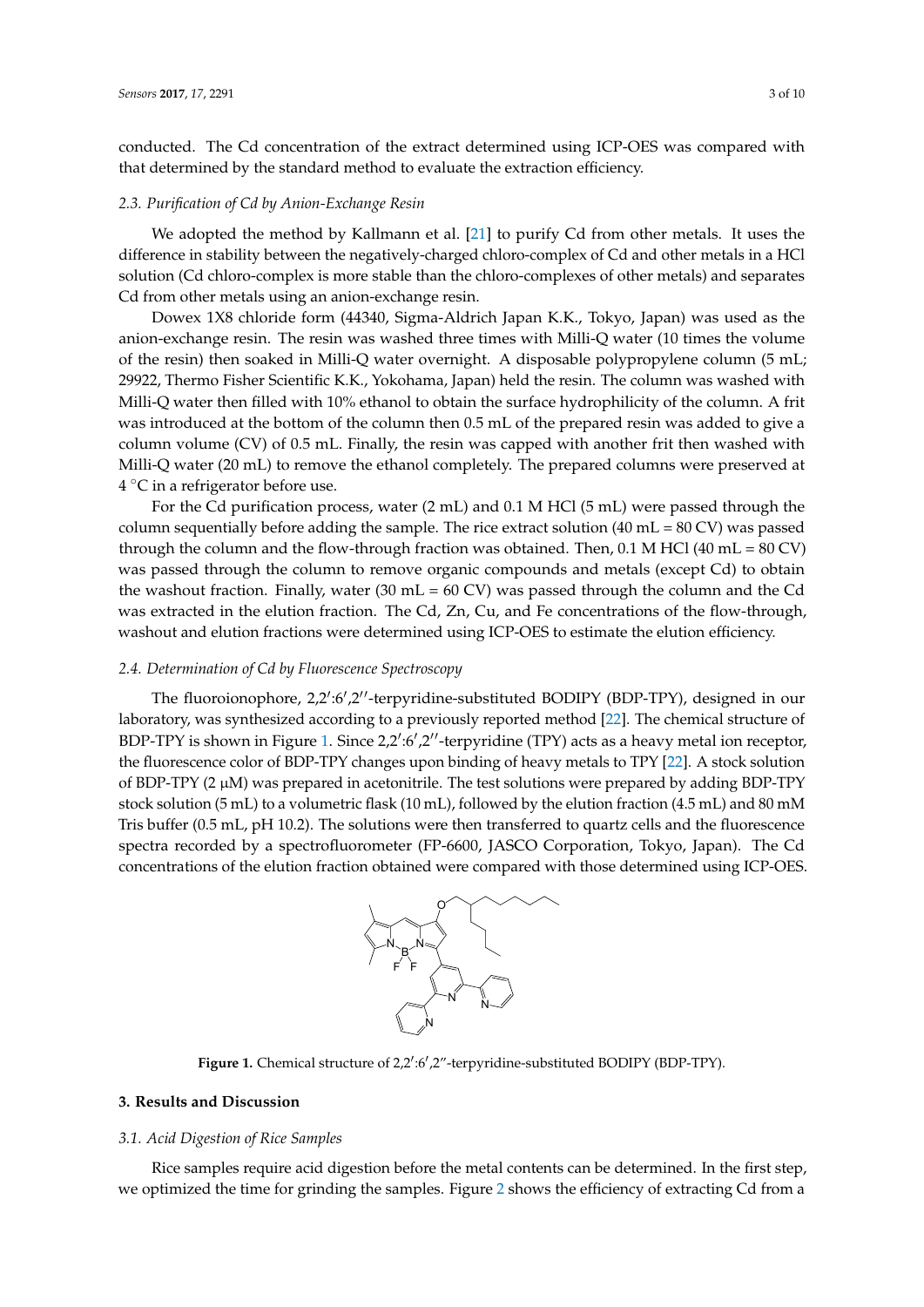<span id="page-4-0"></span>brown rice sample as a function of grinding time. Standard methods (Section [2.1\)](#page-2-0) were used to digest the rice and determine the metal content. Around 90% of the Cd content was extracted after only 5 s grinding. After 10 s, the extraction efficiencies for Cd reached 100% so this was selected. Therefore, we set grinding time as 10 s for the subsequent experiments. The samples could be ground into a fine powder after 10 s of grinding using a laboratory-scale mill. set grinding time as 10 s for the subsequent experiments. The samples could be ground into a fi<br>set grinding the 10 s of existing was selected as selected.



**Figure 2.** Extraction efficiency of Cd from brown rice samples as a function of grinding time. Error **Figure 2.** Extraction efficiency of Cd from brown rice samples as a function of grinding time. Error bars indicate the standard deviation, which was determined using three replicates.

The standard method for rice digestion is complicated and time-consuming. Therefore, we developed a simpler method with fluorescence spectroscopy using 0.1 M HCl solution (Section [2.2\)](#page-2-1) which was appropriate for the following purification and fluorescence determination steps [\[22\]](#page-9-13). The Cd concentrations in the rice extracts were determined by the standard and our methods (Figure [3\)](#page-4-1). concentrations determined by the two different methods. This indicated that our simple digestion  $\alpha$ There was an excellent correlation with a determination coefficient of 0.996 between the concentrations determined by the two different methods. This indicated that our simple digestion method was adequate for extracting Cd from the ground rice samples. After 10 min of HCl treatment, the fine rice powder became sticky. The was an excellent correlation with a determination coefficient of 0.996 between the concentratio

<span id="page-4-1"></span>

Figure 3. Relationship between Cd concentrations extracted by the standard (ICP-OES) and our developed methods. The rice extract solutions were related with packed with  $\alpha$  polypropylene column packed with  $\alpha$ anison-exchange resin to purify the Cd. As well as the Cd. As well as the Cd concentration, we determined the  $\mathcal{L}$ 

## and Fe concentrations in each column fraction because these other metals may inhibit the *3.2. Metals in Column Fractions 3.2. Metals in Column Fractions*  $\alpha$  determination of  $\alpha$  when using fluorescence spectroscopy  $\alpha$

The rice extract solutions were run through a polypropylene column packed with The rice extract solutions were run through a polypropylene column packed with anion-exchange resin to purify the Cd. As well as the Cd concentration, we determined the Zn, Cu, and Fe concentrations in each column fraction because these other metals may inhibit the determination of Cd when using fluorescence spectroscopy [\[23\]](#page-9-14). Figure [4](#page-5-0) shows the fractional amount of these four metals.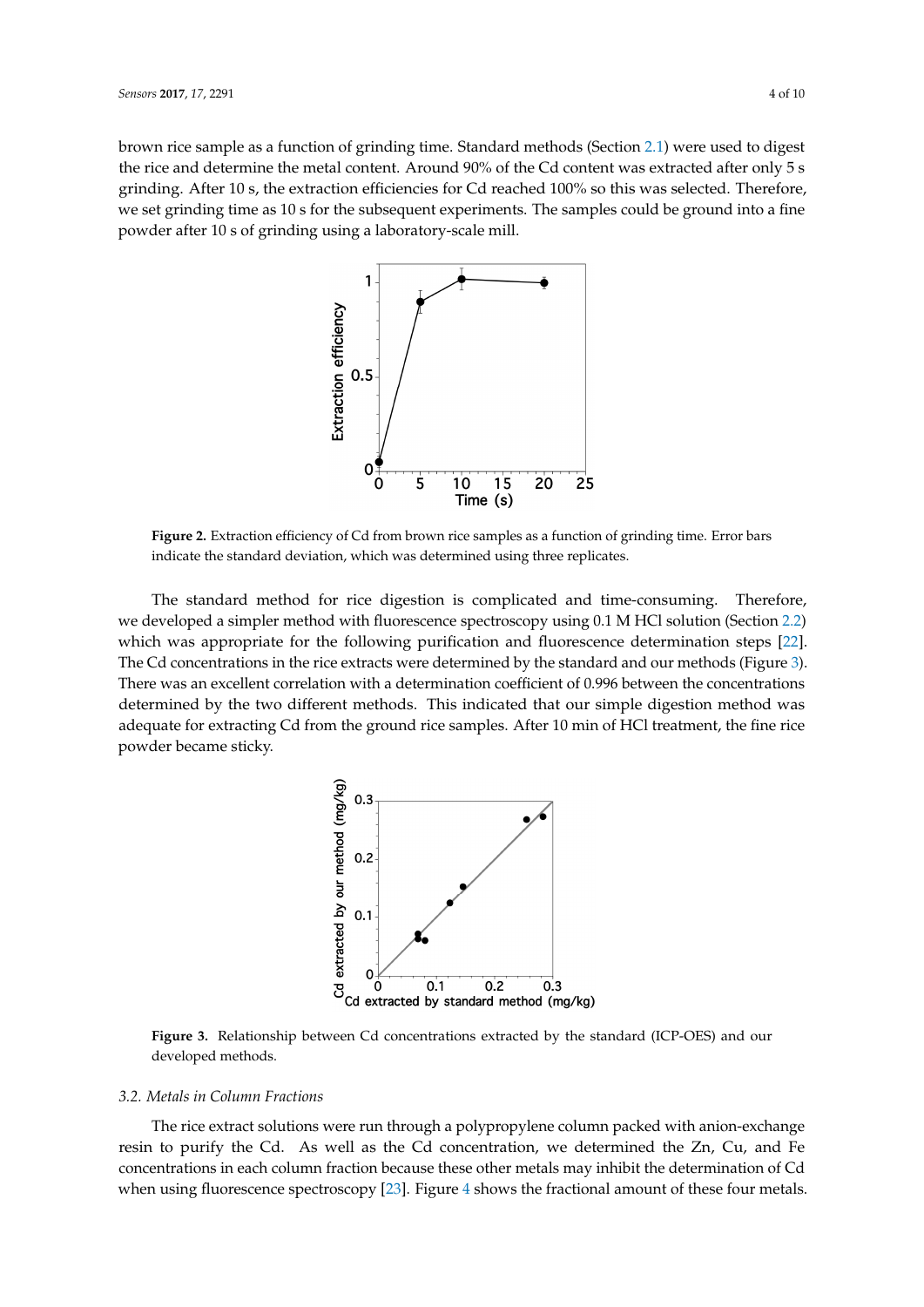In the first step, the negatively-charged chloro-complex of Cd formed during the extraction process was ion exchanged with Cl<sup>−</sup> so that the complex was retained on the resin. In contrast, most of the other metals, which were in the free ionic form, passed through the column and collected in the flow-through fraction. During the washout step, 0.1 M HCl solution was passed through the column to remove any residual Zn, Cu, Fe, and organic compounds, especially soluble starch, into the washout fraction. During the elution step,  $Cd^{2+}$  was eluted from the column by passing through Milli-Q water. H<sub>2</sub>O might exchange chloride anion in the chloro-complex of Cd and convert the Cd complex to free Cd ion, which was then washed out by leaving chloride anion on the column. This was collected in the elution fraction because of the decomposition of the chloro-complex form, which was then analyzed during the following fluorescence determination step. It should be noted that the Cd was purified and its concentration was concentrated 1.33 times during these processes. re note that the Calendaries and its concentration was concentrated in the Cd was purified in the collected in the elution fraction fraction fraction fraction of the elution of the elution of the decomposition of the eluci  $\mathcal{L}(\mathbf{A}) = \mathcal{L}(\mathbf{A})$  might exchange change change change change change change change change change  $\mathcal{L}(\mathbf{A})$ an interior because of the decomposition of the choice complex form, which was then was

<span id="page-5-0"></span>

Figure 4. Relative amounts of Cd, Zn, Cu, and Fe from a real rice sample in each column fraction. Inj.: injection; F.T.: flow-through fraction; W.: washout fraction; Elu.: elution fraction. Error bars indicate the standard deviation, which was determined using three replicates.

<span id="page-5-1"></span>We determined the Cd and Zn contents in each fraction because Zn can strongly inhibit the determination of Cd using BDP-TPY [\[23\]](#page-9-14). The flow-through fraction contained most of the Zn (87%) and the first 20 CV of the washout fraction the remaining Zn content (Figure [5\)](#page-5-1). Cd was rarely detected in the flow-through and washout fractions. Most of the Cd was found in the first 20 CV of the elution fraction and the residual Cd was recovered in the later elution fractions.  $\epsilon$  how-through and washout fractions. Most of the Cd was found in the first 20 CV of the ch



Figure 5. Amounts of Cd and Zn from a real rice sample in each CV of each column fraction. Inj.: injection; F.T.: flow-through fraction; W.: washout fraction; Elu.: elution fraction. Error bars the standard deviation, which was determined using three replicates. indicate the standard deviation, which was determined using three replicates.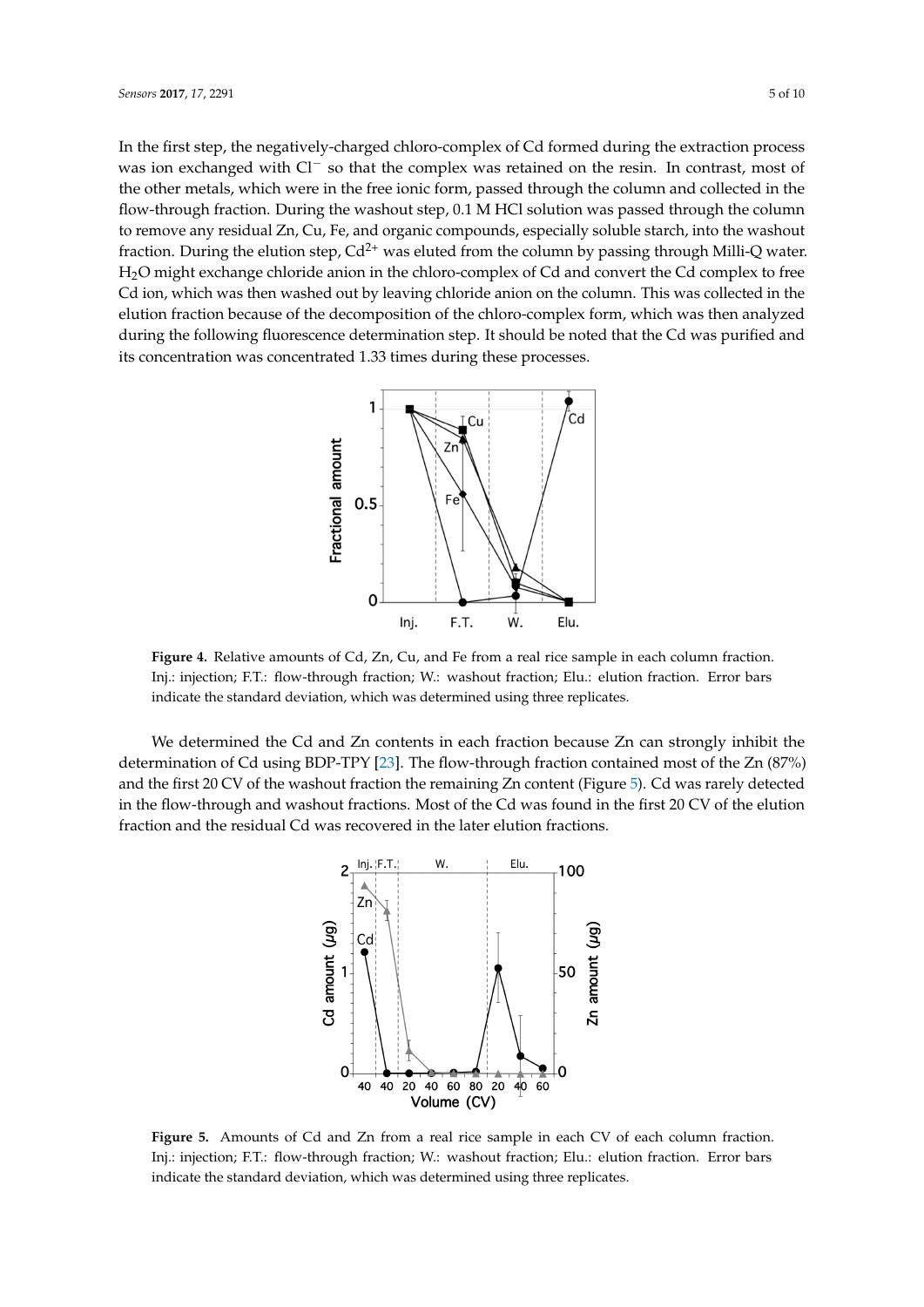## *3.3. Determination of Cd by Fluorescence Spectroscopy 3.3. Determination of Cd by Fluorescence Spectroscopy*

We established a calibration curve for Cd by fluorescence spectroscopy with BDP-TPY. Since the We established a calibration curve for Cd by fluorescence spectroscopy with BDP-TPY. Since fluorescence spectra of BDP-TPY can be affected by  $pH$  value due to the protonation reaction [\[23\]](#page-9-14), fluorescence titration experiments of BDP-TPY with Cd to generate a calibration curve were carried out in Tris buffer. BDP-TPY had a sharp fluorescence peak at 539 nm and its spectra changed as the Cd concentrations of the standard solutions increased. The height of the original fluorescence peak at 539 nm (F539) gradually decreased then a new fluorescence peak at 562 nm (F562) appeared peak at 539 nm (F539) gradually decreased then a new fluorescence peak at 562 nm (F562) appeared and increased because of the transfer of intramolecular charges (Figure  $6A$ ) [\[22\]](#page-9-13). This shift in the spectra allowed the ratiometric measurement of Cd by calculating the fluorescence intensity ratio (F539/F562) [\[24\]](#page-10-0). The ratiometric measurement has advantages, such as, independency of results on probe concentration, bleaching, optical path length, illumination intensity, etc. F539/F562 increased linearly with Cd concentrations up to 112  $\mu$ g-Cd/L-solution (1  $\mu$ M) (Figure 6B), with [th](#page-6-0)e regression equation of  $y = 0.0027x + 0.32$  ( $R^2 = 0.978$ ). The LOD (3s/slope) and limit of quantification (LOQ, 10 s/slope) values for Cd were determined based on the standard deviations of 11 blank solutions. The LOD and LOQ values were estimated to be 3.8 μg-Cd/L-solution (0.03 μM) and 12.7  $\mu$ g-Cd/L-solution (0.11 μM), respectively. These values were relatively low compared with those of simple analyses previously reported  $[18,20]$  $[18,20]$ . Furthermore, a dynamic range of BDP-TPY was investigated. The linear range of Cd was up to 224 μg-Cd/L-solution (2 μM) (Figure S1 in the Supplementary Material of this paper). Supplementary Material of this paper).

<span id="page-6-0"></span>

Figure 6. (A) Spectra and (B) calibration curve for Cd by fluorescence spectroscopy. Error bars indicate the standard deviation, which was determined using three replicates.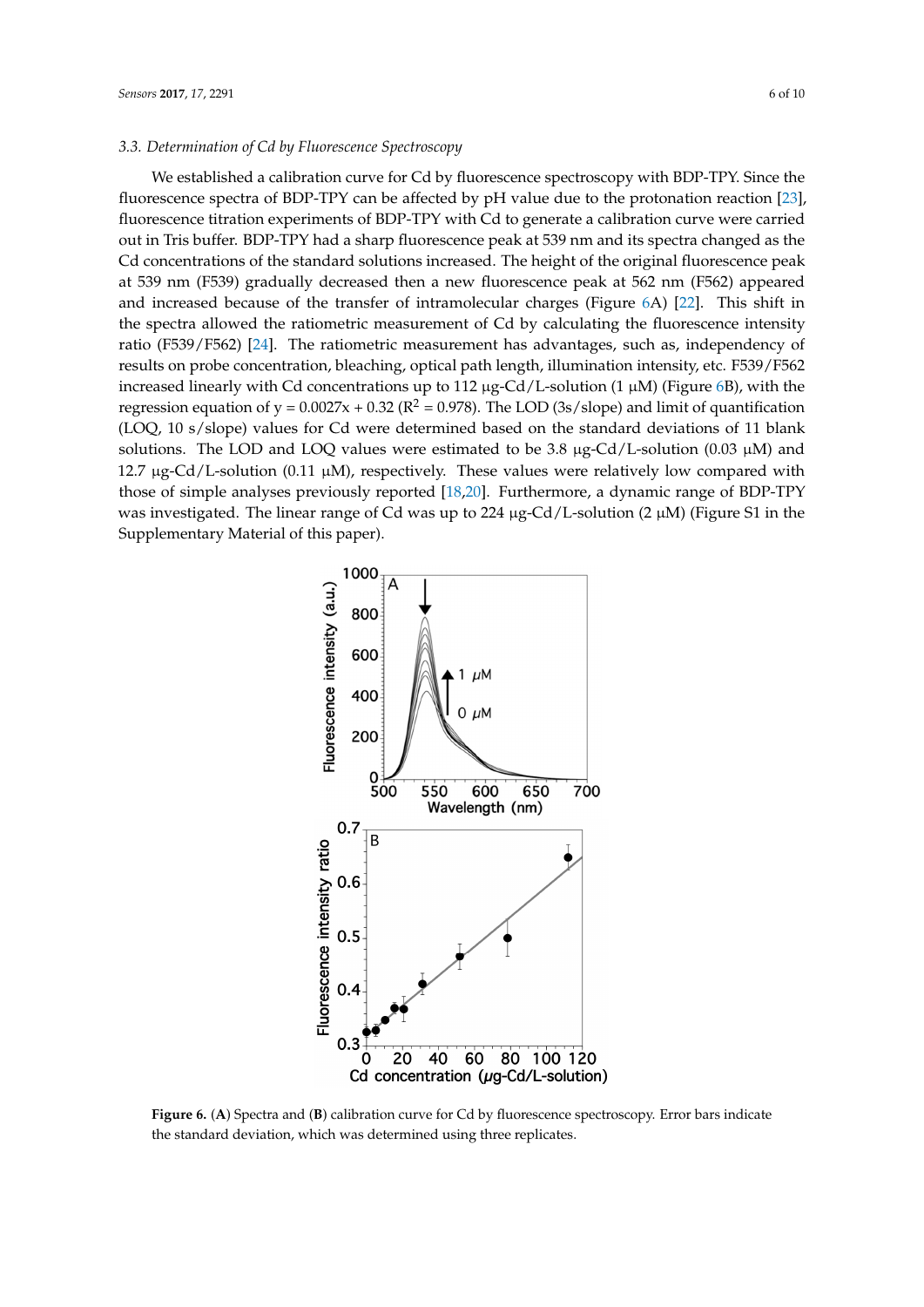Since the elution fraction of the rice extract solutions was acidic, we had to optimize the composition of the buffer solution for the fluorescence determination. Figure S2 in the Supplementary Material of this paper shows the effects of Tris concentrations on the pH of the analytical samples. The pH values of the elution fraction were acidic after the addition of 20 and 60 mM Tris buffer. Above 70 mM, the pH was approximately neutral so we decided to use 80 mM Tris buffer for the fluorescence determination.

<span id="page-7-0"></span>We investigated the interfering effect of Zn on Cd determination using fluorescence spectroscopy. Figure 7 shows the relationship between the fluorescence intensity ratio and the Zn concentration while the Cd concentration was kept constant at 33.6 μg-Cd/L-solution (0.3 μM). The ratios gradually increased and an interfering effect was observed at Zn concentrations above  $19.5 \,\mu$ g-Zn/L-solution (0.3 μM). Although no Zn was detected in the elution fraction, the Zn concentration should be kept below 19.5 μg-Zn/L-solution when using this method.



**Figure 7.** Effect of Zn concentrations on fluorescence intensity ratio (F539/F562) in the sample **Figure 7.** Effect of Zn concentrations on fluorescence intensity ratio (F539/F562) in the sample containing Cd (0.3 μM). containing Cd (0.3 µM).

We then investigated the applicability of fluorescence spectroscopy for measuring the Cd We then investigated the applicability of fluorescence spectroscopy for measuring the Cd content of rice samples both by the standard method using ICP-OES and by our procedure consisting of HCl digestion, column purification and fluorescence spectroscopy. The Cd contents of fifteen brown rice samples were determined using the standard and [ou](#page-8-3)r methods (Figure 8), revealing an almost linear relationship with a slope of 1.09 and a determination coefficient of 0.964. For most samples, the relative errors in the Cd contents determined by these two methods were within 20%. We thus concluded that Cd contents could be successfully determined in rice samples with complex matrices using our developed procedure. Overall, the actual LOQ value of the Cd content in brown rice was about 0.1 mg-Cd/kg-rice based on [th](#page-8-3)e results shown in Figure 8 Since the calibration error exceeded 20% of the calibration span value below 0.1 mg-Cd/kg-rice of Cd contents in brown rice. These values were sufficiently low compared with the regulatory value  $(0.4 \text{ mg-Cd/kg}\text{-rice})$  given by the Codex Alimentarius Commission. Therefore, our method would be suitable for the simple screening of the<br>Cd senter tip rise semples suitable for the simple screening of the Cd content in rice samples. Cd content in rice samples.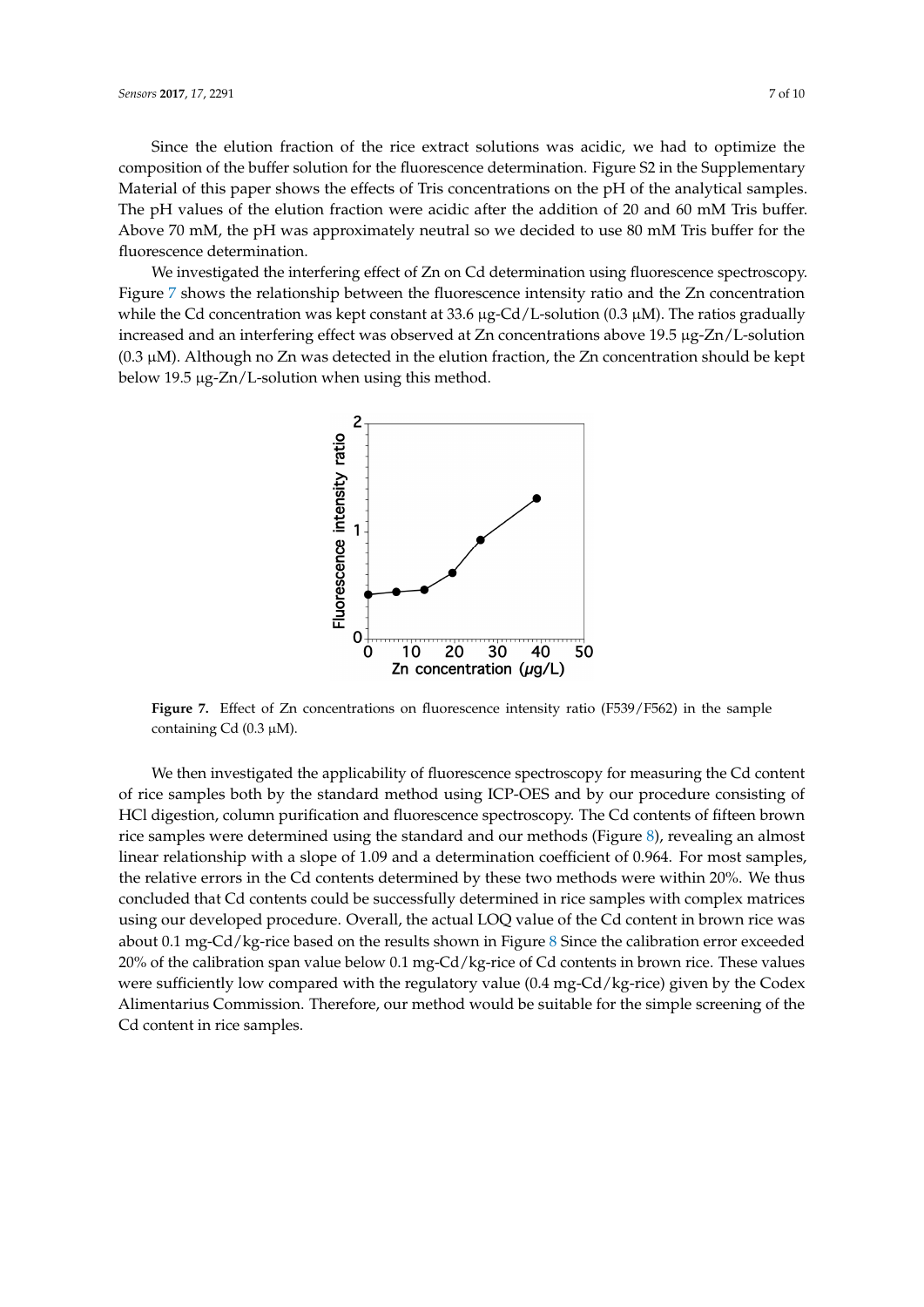<span id="page-8-3"></span>

**Figure 8.** Relationship between concentrations of Cd in brown rice samples determined by **Figure 8.** Relationship between concentrations of Cd in brown rice samples determined by fluorescence spectroscopy with the fluoroionophore and by ICP-OES.

## **4. Conclusions**

In the present study, we have developed a simple analytical procedure for determining the Cd content of brown rice samples. We have revealed that digesting a rice sample with 0.1 M HCl for 10 min at room temperature effectively extracted Cd from a ground rice sample. The Cd in the extract was successfully purified in the presence of Zn, Cu, and Fe using a Dowex 1X8 chloride form resin. The Cd content in the elution fraction could be determined using fluorescence spectroscopy with a fluoroionophore with LOD and LOQ values of  $3.8 \mu$ g-Cd/L-solution and  $12.7 \mu$ g-Cd/L-solution, respectively. We analyzed authentic brown rice samples using our developed method and the results agreed well with those measured using ICP-OES. Overall, the actual LOQ value for Cd content in brown rice was about 0.1 mg-Cd/kg-rice. Based on these results, we concluded that our developed method would be suitable for the simple screening of the Cd content in rice samples. Nevertheless, as we reported previously, BDP-TPY is a fluoroionophore with high selectivity for Zn, Cd and Hg ions [\[22\]](#page-9-13). We also revealed that a chemical structure of an ion receptor of the BODIPY derivative determined the selectivity of it [\[22\]](#page-9-13) and substitution at the 5-position of an asymmetric BODIPY cation sensor affected the selectivity of it [\[25\]](#page-10-1). Based on these results, at present we are trying to develop a novel BODIPY derivative with high selectivity for Cd.

**Supplementary Materials:** The following are available online at [http://www.mdpi.com/1424-8220/17/10/2291/](http://www.mdpi.com/1424-8220/17/10/2291/s1) [s1.](http://www.mdpi.com/1424-8220/17/10/2291/s1) Figure S1: Calibration curve for Cd by fluorescence spectroscopy, Figure S2: Effect of Tris concentration of the buffer solution on the pH of the solution under analysis.

**Acknowledgments:** This research was partly supported by a Grant-in-Aid for Scientific Research (KAKENHI Grant Nos. 26289178, 17H03328 and 26889054) from the Japan Society for the Promotion of Science and Core Research of Evolutional Science & Technology (CREST) for "Innovative Technology and System for Sustainable Water Use" from Japan Science and Technology Agency (JST).

**Author Contributions:** A. Hafuka and H. Sato conceived and designed the experiments; A. Takitani and H. Suzuki performed the experiments; T. Iwabuchi, M. Takahashi, and S. Okabe analyzed the data; A. Hafuka wrote the paper; and all authors discussed the results and commented on the manuscript.

**Conflicts of Interest:** The authors declare no conflict of interest.

### **References**

- <span id="page-8-0"></span>1. Hu, Y.N.; Cheng, H.F.; Tao, S. The Challenges and Solutions for Cadmium-contaminated Rice in China: A Critical Review. *Environ. Int.* **2016**, *92–93*, 515–532. [\[CrossRef\]](http://dx.doi.org/10.1016/j.envint.2016.04.042) [\[PubMed\]](http://www.ncbi.nlm.nih.gov/pubmed/27179698)
- <span id="page-8-1"></span>2. Patra, M.; Sharma, A. Mercury toxicity in plants. *Bot. Rev.* **2000**, *66*, 379–422. [\[CrossRef\]](http://dx.doi.org/10.1007/BF02868923)
- <span id="page-8-2"></span>3. Liu, W.H.; Zhao, J.Z.; Ouyang, Z.Y.; Soderlund, L.; Liu, G.H. Impacts of sewage irrigation on heavy metal distribution and contamination in Beijing, China. *Environ. Int.* **2005**, *31*, 805–812. [\[CrossRef\]](http://dx.doi.org/10.1016/j.envint.2005.05.042) [\[PubMed\]](http://www.ncbi.nlm.nih.gov/pubmed/15979146)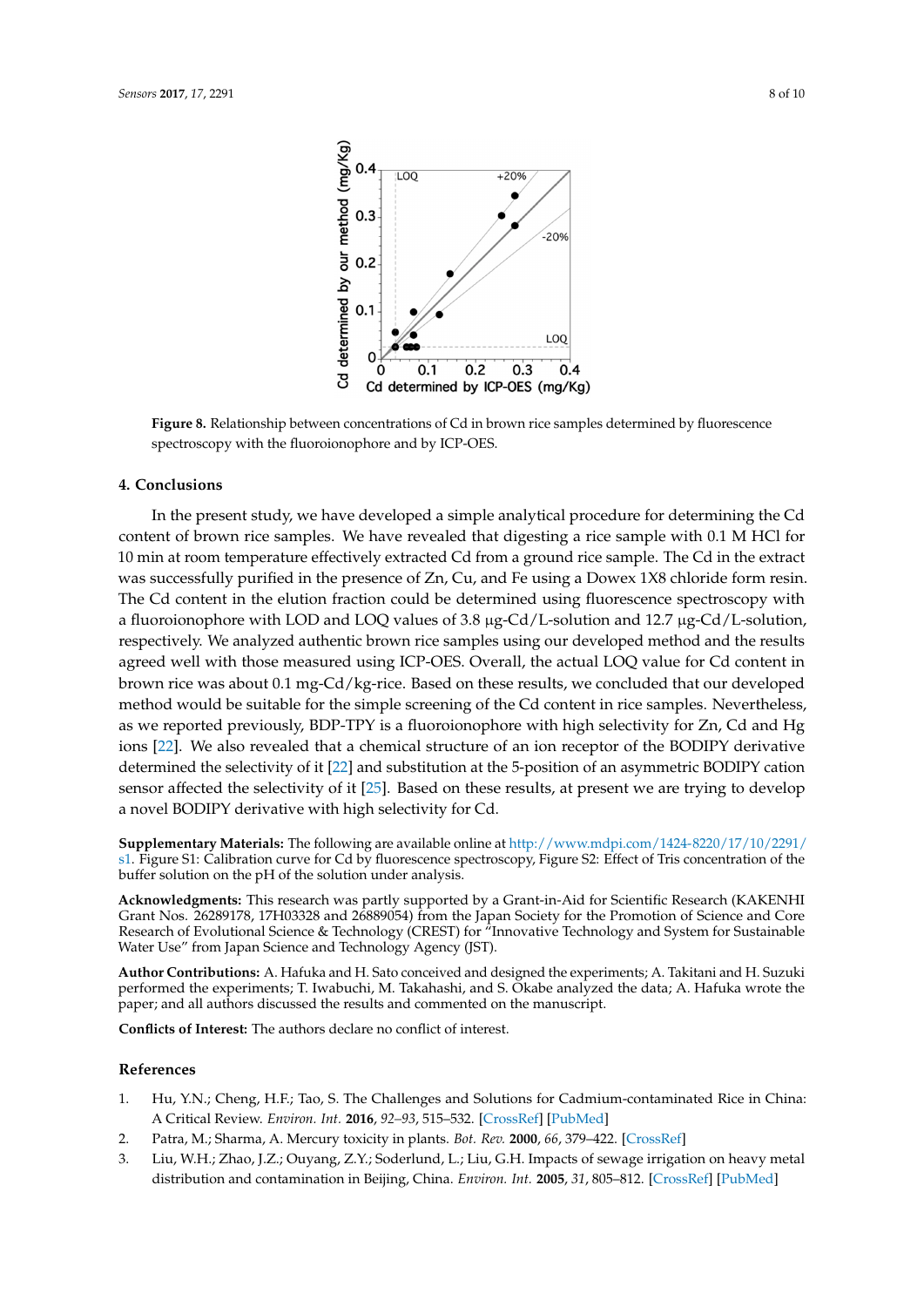- <span id="page-9-0"></span>4. Horiguchi, H.; Oguma, E.; Sasaki, S.; Okubo, H.; Murakami, K.; Miyamoto, K.; Hosoi, Y.; Murata, K.; Kayama, F. Age-relevant renal effects of cadmium exposure through consumption of home-harvested rice in female Japanese farmers. *Environ. Int.* **2013**, *56*, 1–9. [\[CrossRef\]](http://dx.doi.org/10.1016/j.envint.2013.03.001) [\[PubMed\]](http://www.ncbi.nlm.nih.gov/pubmed/23542681)
- <span id="page-9-1"></span>5. Kosolsaksakul, P.; Farmer, J.G.; Oliver, I.W.; Graham, M.C. Geochemical associations and availability of cadmium (Cd) in a paddy field system, northwestern Thailand. *Environ. Pollut.* **2014**, *187*, 153–161. [\[CrossRef\]](http://dx.doi.org/10.1016/j.envpol.2014.01.006) [\[PubMed\]](http://www.ncbi.nlm.nih.gov/pubmed/24502996)
- <span id="page-9-2"></span>6. Grant, C.A.; Clarke, J.M.; Duguid, S.; Chaney, R.L. Selection and breeding of plant cultivars to minimize cadmium accumulation. *Sci. Total Environ.* **2008**, *390*, 301–310. [\[CrossRef\]](http://dx.doi.org/10.1016/j.scitotenv.2007.10.038) [\[PubMed\]](http://www.ncbi.nlm.nih.gov/pubmed/18036635)
- <span id="page-9-3"></span>7. Meharg, A.A.; Norton, G.; Deacon, C.; Williams, P.; Adomako, E.E.; Price, A.; Zhu, Y.G.; Li, G.; Zhao, F.J.; McGrath, S.; et al. Variation in Rice Cadmium Related to Human Exposure. *Environ. Sci. Technol.* **2013**, *47*, 5613–5618. [\[CrossRef\]](http://dx.doi.org/10.1021/es400521h) [\[PubMed\]](http://www.ncbi.nlm.nih.gov/pubmed/23668419)
- <span id="page-9-4"></span>8. Nordberg, G.F. Historical perspectives on cadmium toxicology. *Toxicol. Appl. Pharmacol.* **2009**, *238*, 192–200. [\[CrossRef\]](http://dx.doi.org/10.1016/j.taap.2009.03.015) [\[PubMed\]](http://www.ncbi.nlm.nih.gov/pubmed/19341754)
- <span id="page-9-5"></span>9. Inaba, T.; Kobayashi, E.; Suwazono, Y.; Uetani, M.; Oishi, M.; Nakagawa, H.; Nogawa, K. Estimation of cumulative cadmium intake causing Itai-itai disease. *Toxicol. Lett.* **2005**, *159*, 192–201. [\[CrossRef\]](http://dx.doi.org/10.1016/j.toxlet.2005.05.011) [\[PubMed\]](http://www.ncbi.nlm.nih.gov/pubmed/16006079)
- <span id="page-9-6"></span>10. Zheng, F.; Hu, B. Thermo-responsive polymer coated fiber-in-tube capillary microextraction and its application to on-line determination of Co, Ni and Cd by inductively coupled plasma mass spectrometry (ICP-MS). *Talanta* **2011**, *85*, 1166–1173. [\[CrossRef\]](http://dx.doi.org/10.1016/j.talanta.2011.05.039) [\[PubMed\]](http://www.ncbi.nlm.nih.gov/pubmed/21726754)
- 11. Akamatsu, S.; Yoshioka, N.; Mitsuhashi, T. Sensitive determination of cadmium in brown rice and spinach by flame atomic absorption spectrometry with solid-phase extraction. *Food Addit. Contam. Part A* **2012**, *29*, 1696–1700. [\[CrossRef\]](http://dx.doi.org/10.1080/19440049.2012.706835) [\[PubMed\]](http://www.ncbi.nlm.nih.gov/pubmed/22849394)
- 12. Groombridge, A.S.; Inagaki, K.; Fujii, S.; Nagasawa, K.; Okahashi, T.; Takatsu, A.; Chiba, K. Modified high performance concentric nebulizer for inductively coupled plasma optical emission spectrometry. *J. Anal. At. Spectrom.* **2012**, *27*, 1787–1793. [\[CrossRef\]](http://dx.doi.org/10.1039/c2ja30118k)
- 13. Guo, W.; Zhang, P.; Jin, L.L.; Hu, S.H. Rice cadmium monitoring using heat-extraction electrothermal atomic absorption spectrometry. *J. Anal. At. Spectrom.* **2014**, *29*, 1949–1954. [\[CrossRef\]](http://dx.doi.org/10.1039/C4JA00234B)
- 14. Wang, Z.Q.; Wang, H.; Zhang, Z.H.; Liu, G. Electrochemical determination of lead and cadmium in rice by a disposable bismuth/electrochemically reduced graphene/ionic liquid composite modified screen-printed electrode. *Sens. Actuator B Chem.* **2014**, *199*, 7–14. [\[CrossRef\]](http://dx.doi.org/10.1016/j.snb.2014.03.092)
- <span id="page-9-7"></span>15. Yu, H.M.; Ai, X.; Xu, K.L.; Zheng, C.B.; Hou, X.D. UV-assisted Fenton digestion of rice for the determination of trace cadmium by hydride generation atomic fluorescence spectrometry. *Analyst* **2016**, *141*, 1512–1518. [\[CrossRef\]](http://dx.doi.org/10.1039/C5AN02068A) [\[PubMed\]](http://www.ncbi.nlm.nih.gov/pubmed/26759832)
- <span id="page-9-8"></span>16. Abe, K.; Nakamura, K.; Arao, T.; Sakurai, Y.; Nakano, A.; Suginuma, C.; Tawarada, K.; Sasaki, K. Immunochromatography for the rapid determination of cadmium concentrations in wheat grain and eggplant. *J. Sci. Food Agric.* **2011**, *91*, 1392–1397. [\[CrossRef\]](http://dx.doi.org/10.1002/jsfa.4321) [\[PubMed\]](http://www.ncbi.nlm.nih.gov/pubmed/21337581)
- 17. Wen, X.D.; Deng, Q.W.; Guo, J.; Yang, S.C. Ultra-sensitive determination of cadmium in rice and water by UV-vis spectrophotometry after single drop microextraction. *Acta Mol. Biomol. Spectrosc.* **2011**, *79*, 508–512. [\[CrossRef\]](http://dx.doi.org/10.1016/j.saa.2011.03.021) [\[PubMed\]](http://www.ncbi.nlm.nih.gov/pubmed/21530375)
- <span id="page-9-9"></span>18. Guo, Y.M.; Zhang, Y.; Shao, H.W.; Wang, Z.; Wang, X.F.; Jiang, X.Y. Label-Free Colorimetric Detection of Cadmium Ions in Rice Samples Using Gold Nanoparticles. *Anal. Chem.* **2014**, *86*, 8530–8534. [\[CrossRef\]](http://dx.doi.org/10.1021/ac502461r) [\[PubMed\]](http://www.ncbi.nlm.nih.gov/pubmed/25117533)
- <span id="page-9-10"></span>19. Lakowicz, J.R. *Principles of Fluorescence Spectroscopy*, 3rd ed.; Springer: New York, NY, USA, 2006.
- <span id="page-9-11"></span>20. Zhang, Y.; Li, H.; Niu, L.Y.; Yang, Q.Z.; Guan, Y.F.; Feng, L. An SPE-assisted BODIPY fluorometric paper sensor for the highly selective and sensitive determination of Cd2+ in complex sample: Rice. *Analyst* **2014**, *139*, 3146–3153. [\[CrossRef\]](http://dx.doi.org/10.1039/c4an00198b) [\[PubMed\]](http://www.ncbi.nlm.nih.gov/pubmed/24802241)
- <span id="page-9-12"></span>21. Kallmann, S.; Steele, C.G.; Chu, N.Y. Determination of Cadmium and Zinc. *Anal. Chem.* **1956**, *28*, 230–233. [\[CrossRef\]](http://dx.doi.org/10.1021/ac60110a026)
- <span id="page-9-13"></span>22. Hafuka, A.; Taniyama, H.; Son, S.H.; Yamada, K.; Takahashi, M.; Okabe, S.; Satoh, H. BODIPY-Based Ratiometric Fluoroionophores with Bidirectional Spectral Shifts for the Selective Recognition of Heavy Metal Ions. *Bull. Chem. Soc. Jpn.* **2013**, *86*, 37–44. [\[CrossRef\]](http://dx.doi.org/10.1246/bcsj.20120235)
- <span id="page-9-14"></span>23. Hafuka, A.; Yoshikawa, H.; Yamada, K.; Kato, T.; Takahashi, M.; Okabe, S.; Satoh, H. Application of fluorescence spectroscopy using a novel fluoroionophore for quantification of zinc in urban runoff. *Water Res.* **2014**, *54*, 12–20. [\[CrossRef\]](http://dx.doi.org/10.1016/j.watres.2014.01.040) [\[PubMed\]](http://www.ncbi.nlm.nih.gov/pubmed/24531076)